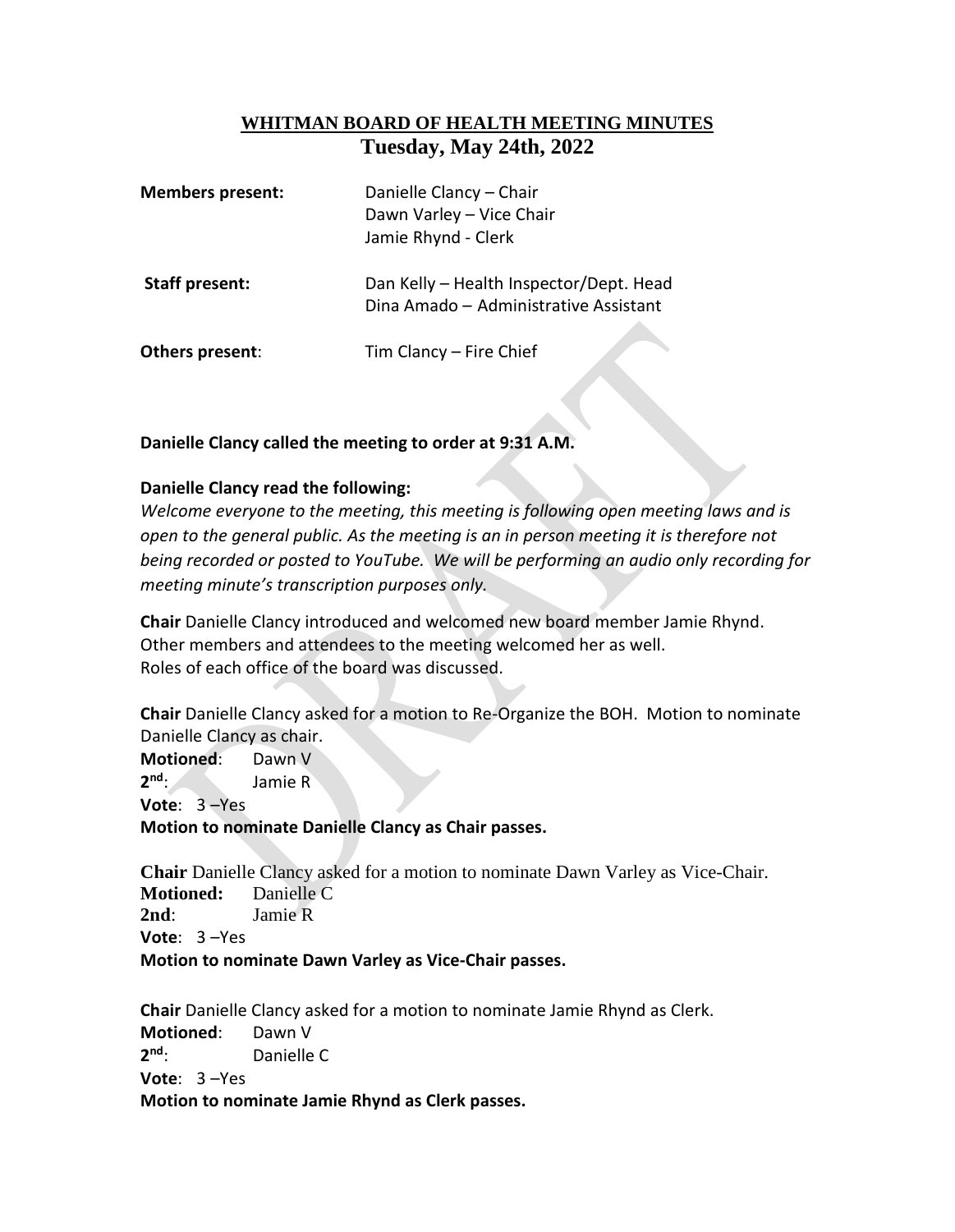**Chair** Danielle Clancy asked for a motion to appoint the following as written. Appointments Effective July 1, 2022 through June  $30<sup>th</sup>$ , 2023:

**Dan Kelly**: Animal Inspector, South Shore Recycling BOH- Rep (BOS final appointment), Health Inspector, Milk Inspector **Barbara White**: Asst. Health Inspector **Dawn Varley**: Rabies Agent, Burial Agent **Michael Ganshirt**: Asst. Burial Agent **Jennifer Devasto**: Asst. Burial Agent **Laura Howe**: Animal Inspector **Joe Kenney**: Animal Inspector

**Motioned**: Dawn V 2<sup>nd</sup>: **nd**: Jamie R **Vote**: 3 –Yes **Motion to appoint as listed passes.**

**Chair** Danielle Clancy asked for a motion to approve meeting minutes for 04/26/2022 BOH meeting.

**Motioned**: Dawn V 2<sup>nd</sup>: Danielle C **Vote**: 2 –Yes; Jamie Rhynd abstained **Minutes to last meeting Approved.**

**Dan K** discussed his report and also explained the South Shore Recycling collection day for Whitman has been scheduled for September 10<sup>th</sup>, 2022 at the Abington DPW. He explained what that entailed and the estimated costs associated. Discussed what materials are accepted at the collection day as well. Mentioned DPH advisory on Monkeypox. Also mentioned the Whitman day and Rabies Clinic upcoming events. The board discussed current Monkeypox DPH advisory information and 3 cases in MA. Discussed difficulty to actually contract not a pressing concern at this time. Mentioned the smoking bar ban found in the Board of Health regulations passed in 2016. Board discussed sending a letter to the applicant of a smoking bar in town. Consensus was to mail certified letter with the BOH regulation from 2016 that does not allow for his application. Question was asked about formula shortage as well. Discussed ongoing health concerns being found in children where parents have been forced to water down formula to stretch supplies. Board discussed two plane shipments the government is working on but not sure of where the supply will be distributed. Dan K stated the state has not provided any updated information as to the status of the shortage but he will let the board know if any new information is given regarding formula shortage or Monkeypox.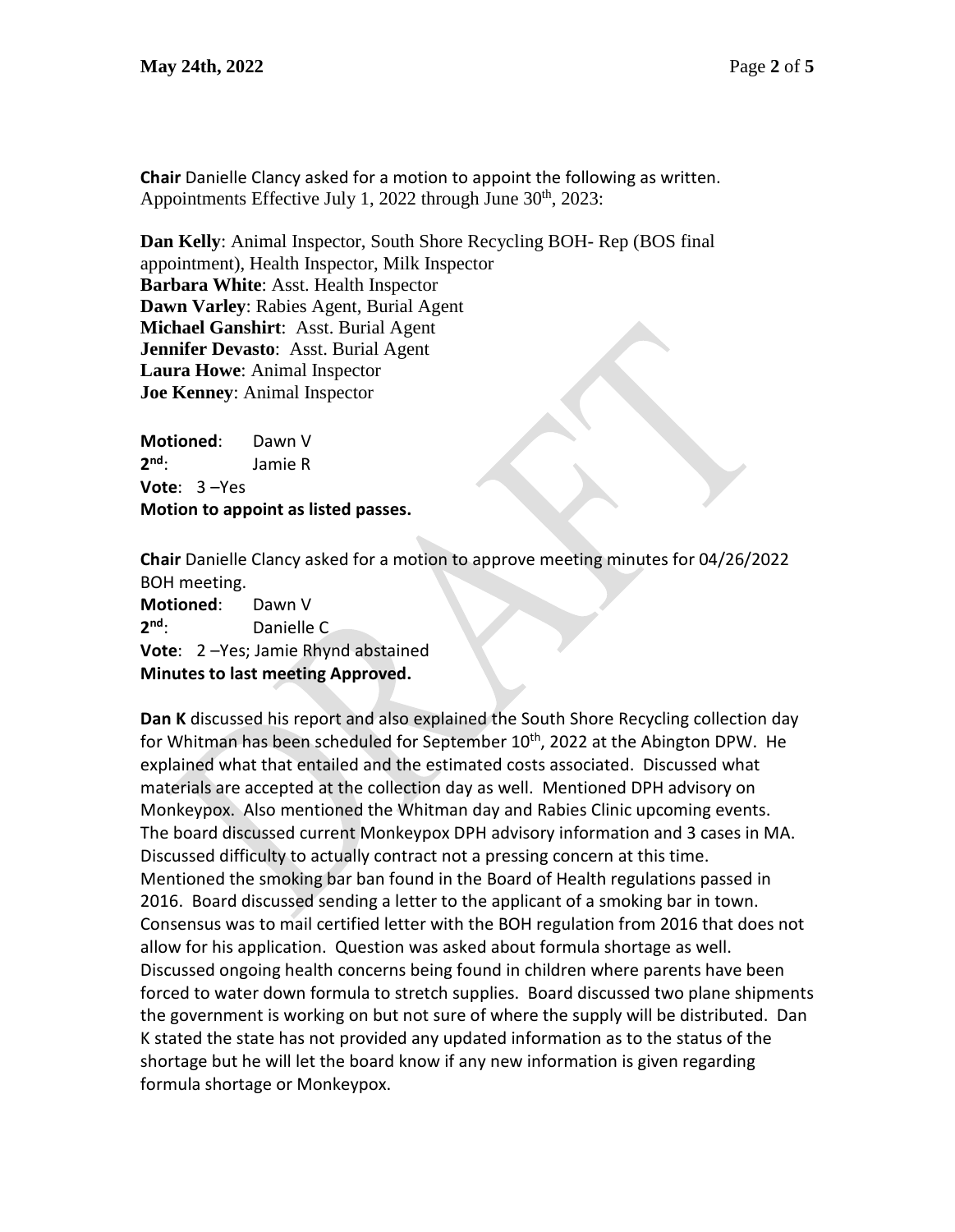**Chair** Danielle Clancy asked for a motion to send the certified letter and documentation to the applicant Mr. Asim Iftikhar owner of Leaf & Legend, notifying him that his application for a "smoking bar" cannot be approved based on the 2016 Board of Health regulation banning such establishments in the Town of Whitman. The letter to include that the BOH now considers the matter closed.

**Motioned**: Dawn V

 $2^{nd}$ **nd**: Jamie R

**Vote**: 3 –Yes; BOH member Jamie Rhynd was present at the previous meeting so did not need to abstain.

**Motion to mail certified letter and subsequent documentation passes.**

**BOH Discussed**: A copy of the letter and documentation to be provided to the police department for their records. Board discussed the sharps collection day and the resounding success of the event. Chair Danielle C stated the event will be an annual event.

**Chair** Danielle Clancy asked for a motion to accept the Health Inspector's Report and Read File.

**Motioned**: Dawn V **2 nd**: Jamie R **Vote**: 3 –Yes

**Health Inspector's Report and Read File accepted.**

**Chair** Danielle Clancy asked for a motion to accept the licenses as issued.

**Motioned**: Dawn V 2<sup>nd</sup>: **nd**: Jamie R **Vote**: 3 –Yes **Licenses accepted as issued.** 

**Chair** Danielle C moved the meeting on to discuss current business.

**Discussion**: Discussed the setup of the drive-thru sharps collection event held at the police station also be used for the Rabies Clinic event scheduled for June 24<sup>th</sup>. Board agreed to use the same setup. Member Dawn V stated there were two tents available if needed. Discussed the Whitman Day event and the table to be setup at one end with Mosquito and Tick prevention information and the other end to include Stroke prevention. Also mentioned additional information such as Suicide prevention literature will also be presented on the Board of Health Table at the event. Dan K to email link to Mass site that has free literature on multiple subjects to Dawn V for her office to utilize for their table as well. Stated she will have coloring books, crayons and bags for kids at the event. The clerk's office will also be doing dog registrations at the event as well. There will be senior wellness information provided at the event by the fire department in coordination with the clerk's office senior wellness information that will be provided as well. Board also briefly discussed the new national suicide prevention number 988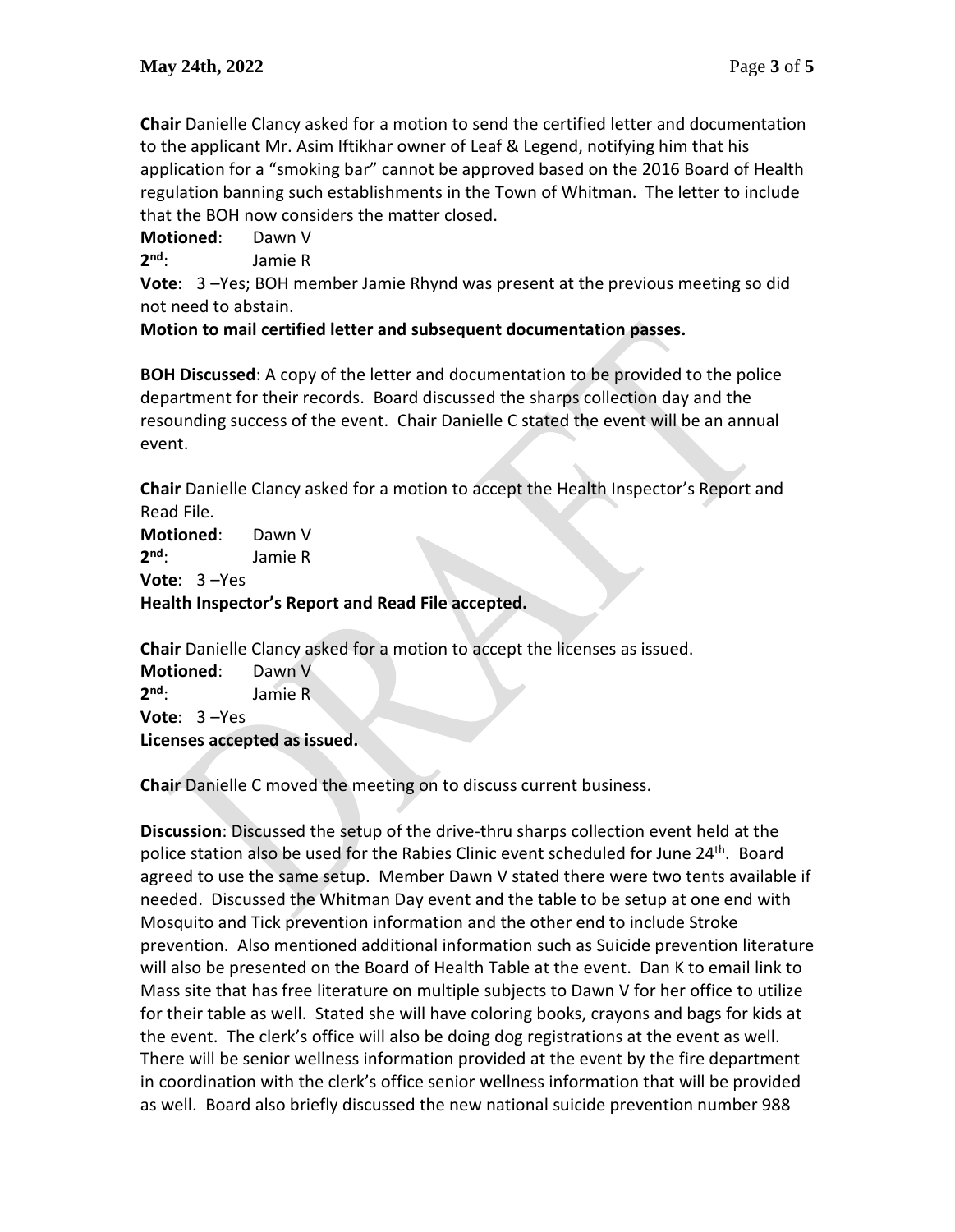that is scheduled to go live sometime in July of 2022. Information to be provided on the website and advertised when the system is live.

**Chair** Danielle C moved the meeting on to discuss Covid or old business.

**Discussion:** Board discussed the current positivity rates. Explained the state mentioning that whatever number of positive cases on the maven report should be multiplied by 8 to get a more accurate picture of positive cases due to home testing.

**Fire Chief Tim Clancy**: Mentioned he has been in discussions with other town leaders with a plan to monitor the Waste Water Management site for a clearer picture of the prevalence of Covid in the Whitman Community. The information on that site is based on the Covid testing and studies being conducted at the Waste Water treatment facilities. There are also plans to directly monitor hospitalization rates as well.

**Board discussed**: Whitman is listed in the High Risk category and people can receive their boosters and vaccines at any pharmacy. Vaccine coordinator stated there are plans to do more booster clinics in the future.

Also mentioned that Duval's pharmacy has their own website and people can make appointments for vaccine and booster shots using the Duval's website directly. They don't have to make appointments using the states vax finder site. Discussed some pediatricians are vaccinating five year olds and up. Also discussed the current iHealth home tests expiration dates being extended by the state. Health Agent to get that in writing if possible. The federal government also announced that 8 additional at home tests per household address are being provided through the USPS. Link to be added to the Covid town website page by Vaccine Coordinator. Dan K discussed reaching out to several sources to try and get additional tests. Also discussed the PN5 regional health group and updated information regarding how monies are planning to be spent by the group. Plans to hire a planner as required by the state as well as a regional social worker, food inspection worker and to purchase additional tests have been discussed and voted on by the group. Mr. Kelly explained how the funds are spent is dependent on the 5 health agents each getting 1 vote. While Whitman does not really have a need for a food inspection worker he is only one vote and other towns do have that need. Board discussed a tall grass issue reported. Discussion then moved to a mice issue reported at the Town Hall. Vice Chair Dawn V mentioned a mouse problem witnessed by her in her office in the Town Hall. Health Agent will investigate the concern.